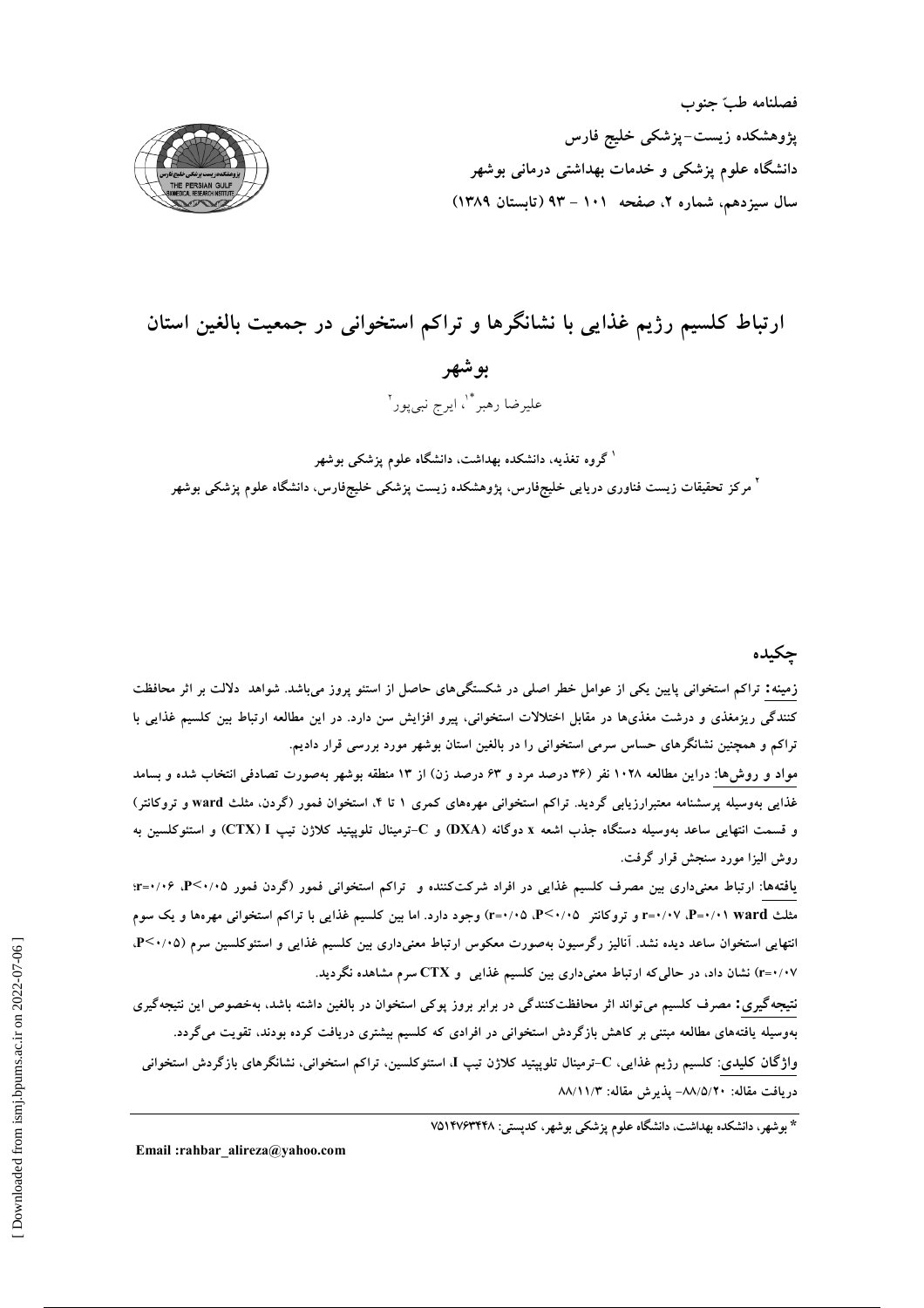## مقدمه

یوکی استخوان از جمله معضلات بزرگ بهداشتی در سراسر جهان به شمار میرود (۱). تراکم استخوانی پایین یکی از عوامل خطر اصلی در شکستگیها محسوب می شود (۲) و با تعیین تراکم استخوانی، می توان احتمال بروز شکستگی و آثار نا مطلوب آن را در افراد پیش بینی نمود (۲). علاوه بر تراکم استخوانی، نشانگرهای استخوانی مانند C-ترمینال تلويپتيد كلاژن تيپ ۱ (CTX )'، استئوكلسين و آلکالین فسفاتاز سرم نشانگر بروز بیماریهای متابولیک استخوانی و یا استئوپروز هستند (۵-۳). از میان این نشانگرها، CTX از دقیقترین عوامل در تعیین میزان باز گردش استخوانی و در نتیجه امکان ابتلا به پوکی استخوان میباشد (۵).

برای جلوگیری از استئوپروز، اکتساب بالاترین تراکم استخوانی در جوانی، زمانی که استخوانها شکل می گیرند، از اهمیت بسزایی برخوردار است (۶-۹). مطالعات مختلف نشان داده است که بدست أوردن تراكم استخوانى بالا به عوامل فيريولوژيک مختلفى از جمله سن بلوغ، تغييرات هورمونی و عوامل محیطی مانند فعالیت بدنی و تغذیه بستگی دارد (۹–۶). کلسیم از مهمترین ریز-مغذیهاست که نقش آن در شکل گیری و سلامت استخوان به اثبات رسیده است. شواهد زیادی دلالت بر تاثیر محافظتکنندگی کلسیم بر اختلالات استخوانی ناشی از افزایش سن دارد. یک متاأنالیز که در برگیرنده ۳۳ مطالعه و ۱۶۸۰۶ شرکتکننده میباشد ارتباط معنیداری را بین میزان کلسیم موجود در رژیم غذایی و تراکم استخوانی در نوجوانان گزارش کرده است (١٠).

علاوه بر ارتباط کلسیم غذایی با تراکم استخوانی، مطالعات مداخلهای، کاهش معنیداری در نشانگرهای باز گردش استخوانی مانند CTX. استئوکلسین و آلکالین فسفاتاز سرم در اثر تجویز كلسيم نشان داده است (٣-٥).

مطالعات اندکی در مورد ارتباط کلسیم مصرفی و تراکم استخوانی در بزرگسالان صورت گرفته وبیشتر مطالعات موجود بر روی افراد زیر ۲۰ سال انجام گردیده است. با توجه به پدیده استئوپروز که در سنین میانسالی به بالا رخ میدهد اهمیت مطالعه در این گروه سنی بیشتر احساس می شود. این مطالعه جهت بررسى ارتباط ميزان مصرف كلسيم رژيم غذایی و تراکم استخوانی، در بخشهای مختلف استخوانهای اسکلتی و نشانگرهای حساس استخوانی حاصل از باز گردش استخوانی در بالغین زن و مرد در محدوده سنی ۷۲–۲۰ سال انجام دادیم. به علاوه، در این مطالعه برای اولین بار به جای CTX ادراری از CTX سرمی استفاده گردید؛ زیرا تفاوت در کلیرانس کلیوی CTX چه آزاد و چه بهصورت کونژوگه، باعث میشود که اندازهگیری نوع سرمی نسبت به نوع ادراری به مراتب نتایج معتبرتری جهت تعیین تغییرات باز گردش استخوانی در نتیجه مصرف كلسيم نشان دهد.

## مواد و روش کار

در این مطالعه تعداد ۱۰۲۸ زن و مرد سالم بین سنین ۲۰ تا ۷۲ سال بهصورت تصادفی از۱۳ منطقه جغرافيايي شهر بوشهر فراخوانده شدند. از شركت كنندگان مصاحبه به عمل آمد و كسانى كه سابقهای از بیماریهایی که متابولیسم کلسیم را تحت تأثیر قرار میداد مانند پائسگی زودرس، برداشتن

<sup>&</sup>lt;sup>1</sup> C-terminal Telopeptide of Type I Collagen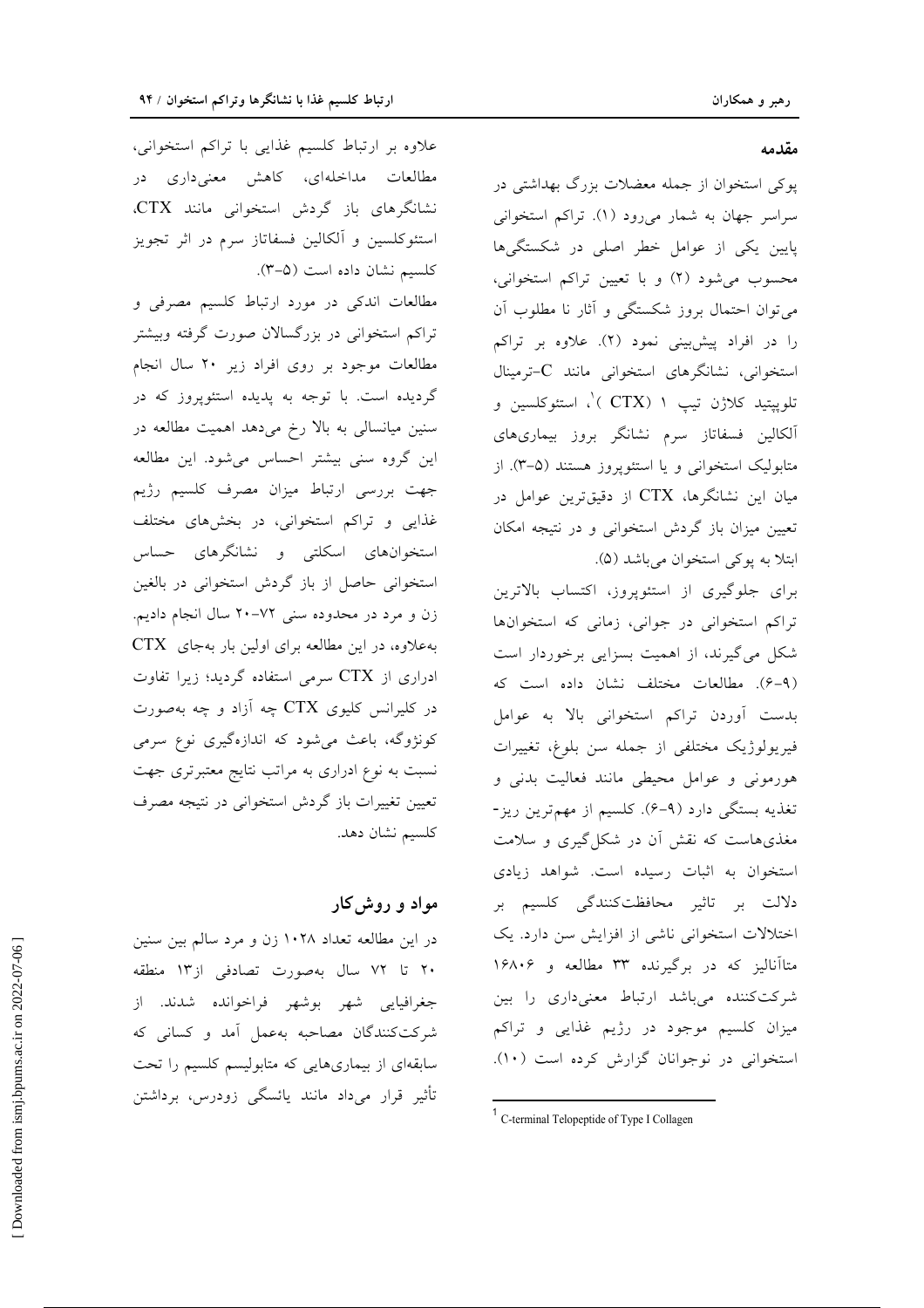نشانگرهای حساس سرمی استخوانی از كيت CTX اليزا Nordic Bioscience (Diagnostic A/S, Herlev, Denmark) براى اندازهگیری کمی CTX در سرم استفاده گردید و برای اندازهگیری استئوکلسین سرم، کیت استئوکلسین الیزا Nordic Bioscience Diagnostic A/S, ) (Herlev, Denmark) بكار گرفته شد.

آنترو پومتريک(تن سنجي) قد بر حسب سانتی متر با متر غیر قابل کشش با دقت ۰/۱ سانتی متر و و وزن بر حسب کیلوگرم بهوسیله ترازوی مارک سگا با ۵۰۰ میلیگرم برای وزن اندازهگیری گردید.

#### مصاحبه

مصاحبه بهوسیله پرستاران مجرب بر اساس یک پرسشنامه معتبر انجام گرفت. اطلاعات مربوط به دریافت کلسیم غذای<sub>م</sub>، بر اساس پرسشنامه بسامد غذایی ۵۳ موردی که روایی و پایایی آن به وسیله انجمن تغذيه ايران قبلاً مورد أزمون قرار گرفته بود (۱۱)، بەوسیلە متخصص تغذیه جمع|َوری گردید و بەوسىلە نرمافزاز كامپيوترى NUTRITIONIST 3 تجزيه و تحليل شد.

# تجزیه و تحلیل آماری

در این مطالعه توزیع دادهها با تست کولمیگروف سنجیده شد و دریافتیم تغییر لگاریتمی دادهها برای .<br>CTX و استئوكلسين باعث تطابق بهتر اين يافتهها با توزیع گوازین میگردد. اختلاف گروهها برای دادههای پارامتریک بهوسیله استیودنت t تست مورد سنجش قرار گرفت و از آزمون رگرسیون برای تعیین ارتباط بین کلسیم غذایی و نشانگرهای استخوانی و تراکم استخوانی در بخشهای مختلف استخوانهای اسکلتی استفاده گردید. مدل آزمون برای متغیرهای

تخمدانها، اختلات غده پاراتيروئيد، روماتيسم مفصلی و یا دیابت داشتند، از مطالعه خارج گردیدند. بهعلاوه کسانی که سطوح سرمی غیر طبیعی کلسیم، فسفر و هورمون پاراتیروئید داشتند و یا از داروهایی که متابولیسم کلسیم را تحت تأثیر قرار میداد مانند مصرف کلسیم دارویی، استروژن، ویتامین د، كلسيتونين و يا گلوكوكورتيكوئيدها، ازمطالعه حذف گردیدند. این اطلاعات از طریق مصاحبه جمع آوری گردید. با توجه به اطلاعاتی که در مورد دورههای قاعدگی خانمهای شرکت کننده در مطالعه بدست آمد، کسان<sub>ی</sub> که بهصورت طبیعی و ماهیانه قاعده می شدند غیر یائسه و کسانی که سیکل قاعدگی از ۶ ماه قبل در آنها اتفاق نمی|فتاد، پائسه محسوب گردیدند. در کل ۶۵۱ زن و ۳۷۷ مرد برای مطالعه برگزيده شدند. اين مطالعه پس از تأييد كميته اخلاقي دانشگاه علوم پزشکی بوشهر و با گرفتن رضایتنامه کتبی امضا شده برای شرکت در این مطالعه از هر كدام از افراد شركتكننده صورت گرفت.

انداز ه گیری ها

تراكم استخواني

تراكم استخواني بهوسيله دستگاه جذب دوگانه اشعه (Osteocore II Osteodensitometer, ایکس (Medilink, France در محل مهرههای یکم تا چهارم کمری، استخوان فمور (گردن، مثلث وارد ٌ، تروکانتر) و یکسوم انتهایی ساعد اندازهگیری شد و متوسط ضریب انحراف از معیار داخل گروهی حاصل از خطای اندازهگیری در ۵ مورد اندازهگیری در ۵ نفر بهترتیب ۸ درصد و ۱/۶ درصد برای مهرهها و استخوان فمور بدست آمد تراکم استخوانی برای جلوگیری از خطای اندازهگیری هر روز اندازهگیری می شد.

<sup>&</sup>lt;sup>2</sup> Ward's Triangle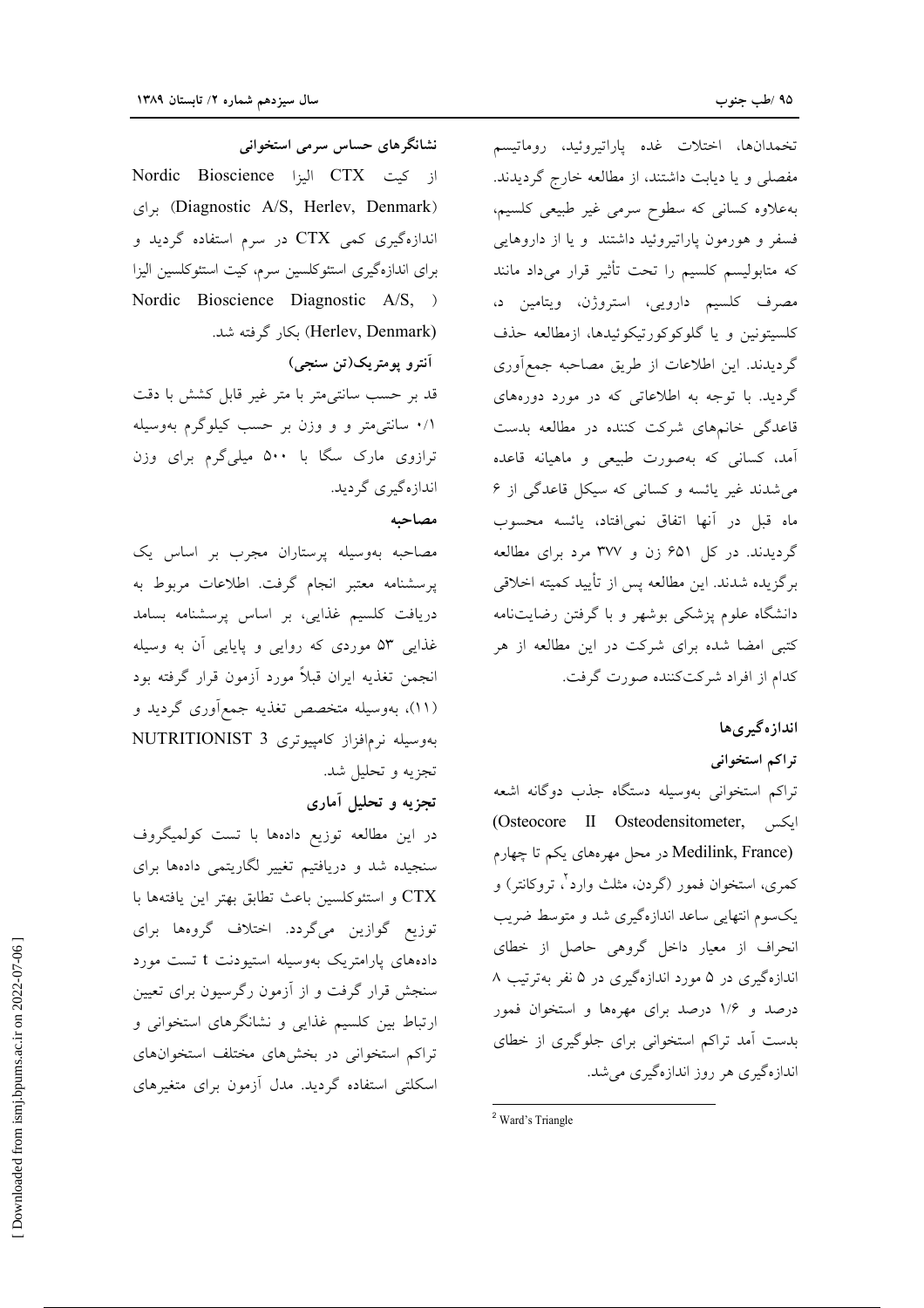در محل گردن فمور (گرم بر سانتیءمتر مربع ۰/۹۲۱±۰/۱۷۲ در مقابل گرم بر سانتی¤شر مربع ۰/۹۴۵±۰/۱۶۲) مشاهده گردید. همین اختلاف معنیدار برای تراکم استخوانی در محل مثلث وارد (گرم بر سانتی متر مربع ۲۲۸×۰±۷۵۰+ در مقابل گرم بر سانتی¤تر مربع ۰/۲۱۱+۰/۷۹۵) و تروکانتر (گرم بر سانتی متر مربع ۰/۷۳۵±۰/۱۳۷ در مقابل گرم بر سانتی0متر مربع ۰/۱۳۴+۰/۷۵۷) نیز بین بالاترین چارک و پایینترین آن وجود داشت. میزان استئوکلسین سرم در بالاترین چارک نسبت به پایینترین چارک از (نانوگرم در دس<sub>ی</sub>لیتر ۱۲/۴۸±۶/۱۲ به نانوگرم در دسیلیتر ۶/۹۴±۶/۱۱/۰۲ کاهش معنی داری داشت.

در زنان، گردن فمور در بالاترین چارک دریافتکننده کلسیم غذایی نسبت به پایینترین چارک، افزایش معنیداری نشان داد (گرم بر سانتی متر مربع ۱۵۹/۰:±۹۴۲+۰ در مقابل گرم بر سانتي متر مربع ١/٩٠٢±٠/٩٠٢). همين اختلاف معنیدار برای تراکم استخوانی در محل مثلث وارد (گرم بر سانتی متر مربع ۱۹۸/۰۴±۰/۸۰۴ در مقابل گرم بر سانتی متر مربع ۰/۷۵۷±۰/۷۵۷) و تروکانتر (گرم بر سانتی متر مربع ۱۳۸/۰±۷۵۴+۰/۷۵۴ در مقابل گرم بر سانت<sub>ی</sub>متر مربع ۱۳۸/•±۰/۷۱۵) بین بالاترین چارک و پایینترین چارک دریافتکننده کلسیم مشاهده گردید. این تغییرات بین چارکهای بر اساس میزان کلسیم غذایی، برای تراکم استخوانی در محل یک سوم انتهایی استخوان ساعد ومهره ها و استئوکلسین سرم دیده نشد. در هیچکدام از گروهها ارتباط معنیداری بین کلسیم دریافتی از طریق رژیم غذایی و هورمون پاراتیروئید مشاهده نگردید.

سن، جنس، پائسگی و وزن کنترل شدند. افراد به چهار چارک بر اساس میزان کلسیم رژیم غذایی تقسیم شدند. مقایسه چهار گروه بر مبنای تراکم استخوانی و نشانگرهای استخوانی بهوسیله آزمون تحلیل کوواریانس بهدست آمد. ۰/۰۵ بهعنوان شاخص معنیداری در نظر گرفته شد. از برنامه Inc, Chicago, SPSS) ۹ نسخه ۹ (SPSS) انه مافزاری IL) جهت تجزیه و تحلیل آماری استفاده گردید.

## بافتهها

بررسیها نشان داد، متوسط مصرف کلسیم در خانمها ۸۲۵ گرم در روز و در آقایان ۸۷۵ گرم در روز (جدول ۱) بوده که دارای اختلاف معنیدار نیست. بهعلاوه ارتباط معنی<mark>داری بین مصرف کلسیم</mark> غذایی، سن و و وزن مشاهده نگردید. نتایج ما نشان داد که ارتباط معنیداری بین مصرف کلسیم غذایی و تراکم استخوانی در محل گردن فمور (P<۰/۰۵). r=۰/۰۷ (r=۰/۰۷) مثلث وارد (r=۰/۰۷) و تروكانتر(P<۰/۰۵، ۲=۰/۰۷) وجود دارد. وليكن اين ارتباط برای کلسیم غذایی و تراکم استخوانی در یک سوم انتهایی استخوان ساعد و مهرهها دیده نشد. به علاوه آنالیز رگرسیون به صورت منفی ارتباط معنیداری بین کلسیم غذایی و استئوکلسین سرم (۱-۰/۰۷ -P) را نشان داد. در حالی که هیچ ارتباط معنیداری بین کلسیم غذایی و CTX سرم مشاهده نگردید.

هنگامیکه افراد براساس میزان کلسیم غذایی دریافتی به چهار گروه بالاترین تا پایینترین چارک دستهبندي گرديدند، اختلاف معنىداري بين بالاترين چارک و پایینترین چارک به لحاظ تراکم استخوانی

<sup>&</sup>lt;sup>3</sup> Analysis of Covariance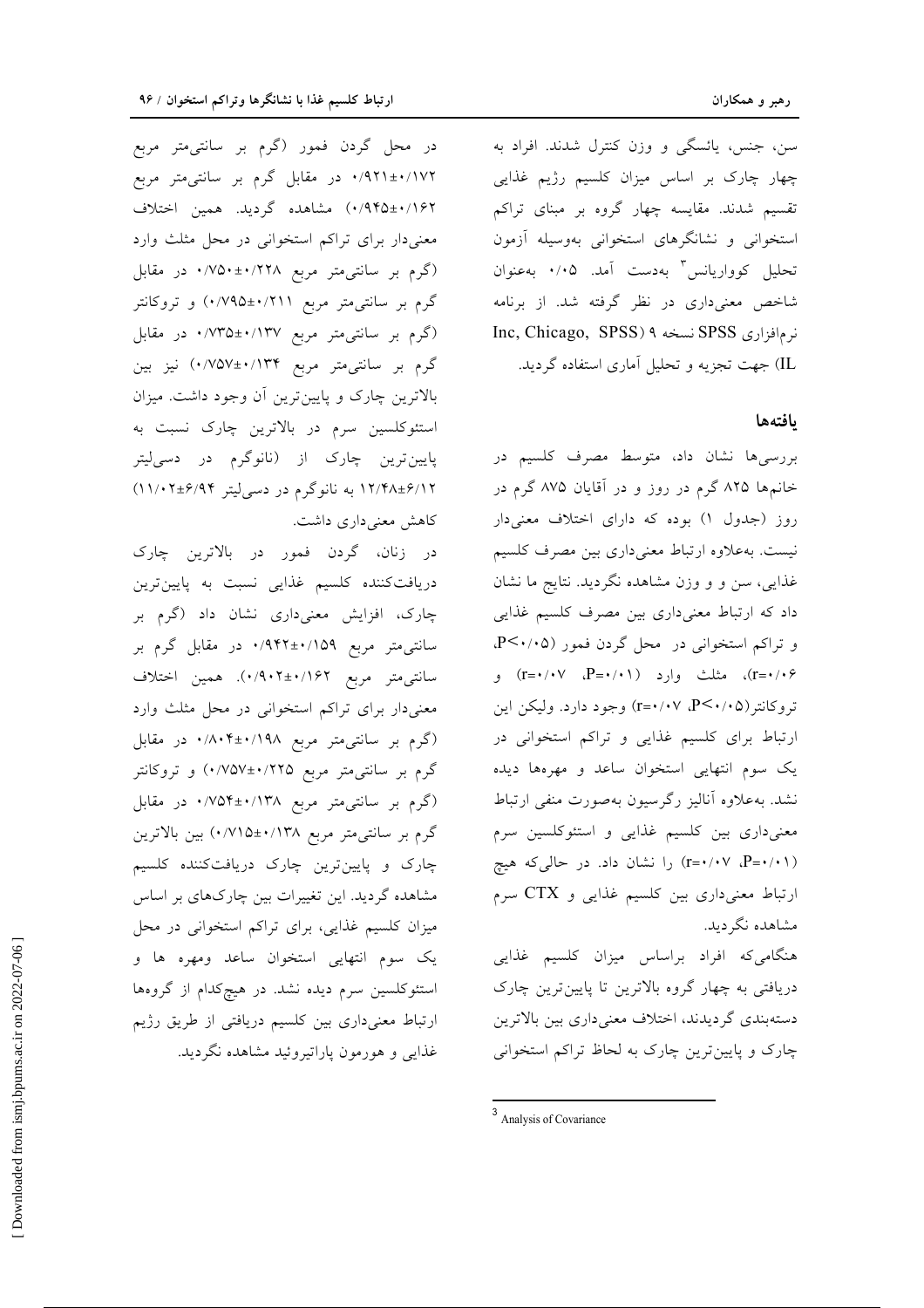| شاخص                                      | زنان                                                                                 | مردان                                         | در کل                                     |
|-------------------------------------------|--------------------------------------------------------------------------------------|-----------------------------------------------|-------------------------------------------|
| تعداد                                     | 901                                                                                  | <b>TVV</b>                                    | $\lambda \cdot \lambda$                   |
| انرژی مصرفی (کالری)                       | $1949\pm70V$                                                                         | $1917 \pm V9$                                 | 1970±179                                  |
| کلسیم مصرفی (میلیگرم در روز)              | $\Lambda$ ۴۶ $\pm$ ۵۱۱                                                               | $\Lambda$ 9 $\Lambda$ $\pm$ ۴۳۲               | $\Lambda$ Y $\Lambda$ $\pm$ Y $\Lambda$ Y |
| سن (سال)                                  | $YY\pm 11$                                                                           | $44 + 14$                                     | $YY\pm Y$                                 |
| وزن (کیلوگرم)                             | $V \cdot \pm 17$                                                                     | $VY \pm Y$                                    | $V$ \ $\pm$ \ $\Upsilon$                  |
| استئوکلسین (نانوگرم در میلمیلیتر)         | $\gamma$ //۴ $\pm$ ۶/۸                                                               | $\Upsilon/\Upsilon/\pm V/\Upsilon$            | $17/1 \pm 9/9$                            |
| ctx (نانوگرم در میل <sub>ی</sub> لیتر)    | $\cdot$ / $\gamma$ / $\gamma$ / $\gamma$ / $\gamma$ / $\gamma$ / $\gamma$ / $\gamma$ | $\cdot/\Delta$ \ $\pm \cdot/\Upsilon$ \       | $\cdot$ /۴۳ $\pm$ $\cdot$ /۳۱             |
| قد(متر)                                   | $\gamma$ 1/01+ $\gamma$                                                              | $1/V \cdot \pm \cdot / \cdot V$               | $1/94 \pm 1/19$                           |
| BMI                                       | * Y A ± 0/1                                                                          | $Y\Delta \pm Y/Y$                             | $YV \pm Y/V$                              |
| تراکم استخوانی (کیلوگرم بر سانتیمتر مربع) |                                                                                      |                                               |                                           |
| ١/٣ انتهایی استخوان ساعد                  | $\cdot$ /00± $\cdot$ /\ $\cdot$                                                      | $\cdot$ / $\times$ r $\pm$ $\cdot$ / $\wedge$ | $\cdot$ /0 $\lambda$ ± $\cdot$ /11        |
| استخوان گردن فمور                         | $\cdot$ /97± $\cdot$ /18                                                             | $\cdot$ /94 $\pm \cdot$ /18                   | $.797 \pm .799$                           |
| استخوان زاويه وارد                        | $\cdot$ / $V$ ۶ $\pm$ $\cdot$ /۲۲                                                    | $\cdot$ / $Vf \pm \cdot$ / $\uparrow$ \       | $\cdot$ /VQ $\pm$ $\cdot$ /۲۲             |
| استخوان تروكانتر فمور                     | $\cdot$ / $\cdot$ / $\cdot$ / $\circ$                                                | $\cdot$ / $V$ $\div$ $\cdot$ / $V$            | $\cdot$ / $Vf \pm \cdot$ / $Vf$           |
| مهره کمری ۲                               | $\gamma$                                                                             | $1/0.2 + 1/19$                                | $1/\cdot \Upsilon_{\pm} \cdot / 1 \wedge$ |
| مهره کمری۳                                | $1/1$ $7 + 1/1$                                                                      | $1/17 \pm 1/71$                               | $1/17 \pm 1/19$                           |
| مهره کمری۴                                | $^{\star}$ + /99 $\pm$ + /19                                                         | $4/99 \pm 1/71$                               | $\cdot$ /9 $\Lambda$ ± $\cdot$ /٢ $\cdot$ |
|                                           |                                                                                      |                                               |                                           |

جدول ۱) مشخصات پایه، انتروپومتریک و متغیرهای تراکم استخوانی و باز گردش استخوانی در بالغین استان بوشهر

\* P<0.05 در مقابل مردان

## بحث

در بررسی حاضر، تجزیه و تحلیل آماری ارتباط معنیداری بین کلسیم دریافتی از طریق رژیم غذایی و تراکم استخوانی در شرکتکنندگان نشان داده است. نتايج ما با مطالعات سليمان (Suleiman) و همكاران مشابه است (١٢). ناكامارا (Nakamura) تأثیر کلسیم بر کاهش سطح هورمون پاراتیروئید را مکانیسم اصلی افزایش تراکم استخوانی در اثر مصرف کلسیم میداند. اگرچه در مطالعه کنونی كلسيم دريافتي ارتباط معنىدارى با سطح پاراتورمون سرم نشان نداد (۱۳). در مطالعه ليچ (leach) ارتباط كلسيم غذايي، مستقل از سطح پاراتورمون خون بر روی تراکم استخوانی در ناحیه فمور و مهرهها

گزارش گردیده است. در حالی که متوسط مصرف کلسیم در گروه مورد مطالعه بیش از ۱۳۰۰ میلی گرم در روز بوده است (۱۴). ممكن است اين ارتباط فقط درمطالعاتی دیده شود که سطح کلسیم مصرفی افراد آنقدر پایین است که مصرف کلسیم بر روی هورمون ياراتيروئيد اثر مي گذارد (١٥).

در برخی از مطالعات، مشاهده شده است که کلسیم Insulin like growth factor بر روی میزان IGFBP-4) binding protein-4) سرم تأثير گذاشته و باعث کاهش آن گردیده است، در حالی که بر روی سطح هورمون پاراتیروئید تأثیری ندارد (١۶). با توجه به اینکه IGFBP-4 به IGF-1 متصل می گردد و از عمل IGF-1 بر روی سلولهای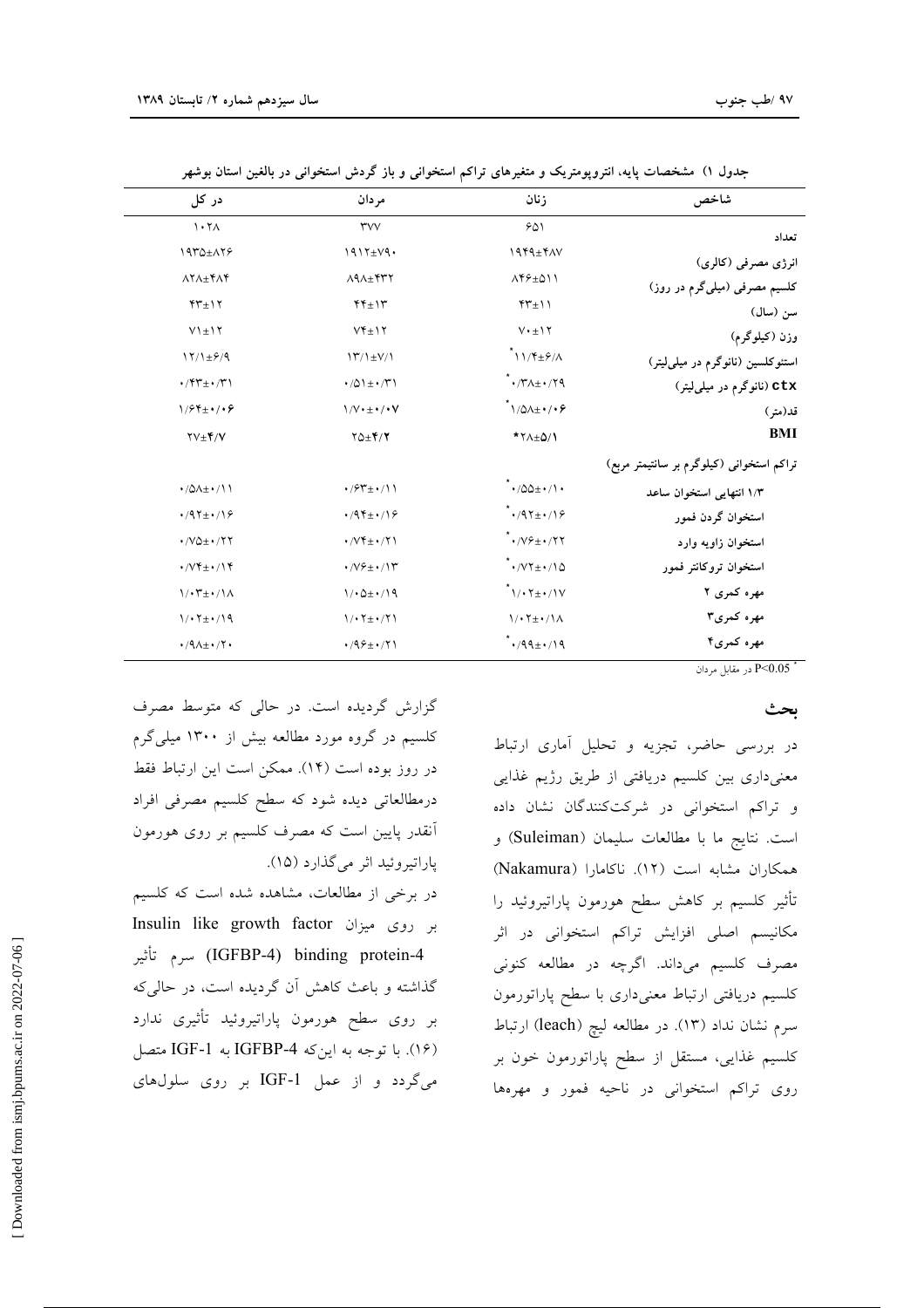اختلاف نتايج بهدست آمده از مطالعه ما و بعضى از گزارشها در مورد تأثیر کلسیم فقط بر تراکم استخوانی در ناحیه فمور و مطالعاتی که این تأثیر را در ناحیه مهرهها یافتهاند را میتوان به ارتباط ضعیف كلسيم با تراكم استخواني، تعداد نمونه، روشهاى متفاوت بررسی مصرف کلسیم، نژاد، سن و خصوصیات فیزیکی و بازگردش استخوانی در قسمت اسفنجي و مركزي قسمتهاي مختلف استخوانهای اسکلتی مرتبط دانست (۲۶ و ۲۷). از طرفی در برخی از مطالعات اپیدمیولوژی و مداخلهای ارتباطی بین میزان کلسیم مصرفی و تراکم استخوانی در افراد دیده نشده است (۲۸ و ۲۹). در مطالعه روزن (Rozen) و همکاران ارتباط معنیداری بین مصرف کلسیم و تراکم استخوانی در دخترها مشاهده نگردید. متوسط مصرف کلسیم در این مطالعه ۱۲۶۰ میلی گرم در روز بود (۲۹).

چنانچه ماتکویک (Matkovic) بیان میکند تأثیر کلسیم بر روی تراکم استخوانی دارای آستانه می باشد (۳۰) و این آستانه را ۹۵۴ میلی گرم در روز گزارش کرده است و در صورتیکه متوسط دریافتی کلسیم از این مقدار بیشتر باشد، ارتباط معنیداری بین کلسیم مصرفی و تراکم استخوانی مشاهده نخواهیم کرد. شاید تناقض در بدست آوردن تأثیر كلسيم در مطالعات گوناگون به علت تفاوت در نسبت مصرف كلسيم نسبت به سطح أستانه باشد. متوسط مصرف کلسیم در مطالعه ما ۸۲۸ میلیگرم در روز بود وشاید ارتباط معنیدار بین کلسیم دریافتی و تراکم استخوانی بهدلیل دریافت کلسیم روزانه پایینتر از حد آستانه باشد. علاوهبر این،

استئوبلاست می کاهد، از این طریق باعث کاهش تراكم استخواني مي گردد (١٧). اثر كلسيم در افزايش تراکم استخوانی را می توان به تأثیر آن بر کاهش بازگردش استخوانی مربوط دانست که با کاهش استئوکلسین که از نشانگرهای باز گردش استخوانی است، باعث افزایش تراکم استخوانی می شود. مطالعه ما نیز نشان داده است افرادی که ازکلسیم دریافتی بیشتری نسبت به سایرین برخوردار بودند، سطح استئوكلسين سرمي كمترى داشتند (١٨ و ١٩). كاهش نشانگرهای باز گردش استخوانی با افزایش سطح استخوانی و قد در مطالعه بونجور (Bonjour) همراه بو ده است (٢٠).

نتایج مطالعه ما حاکی از آن است که کلسیم دریافتی فقط بر روى استخوانهاى ناحيه فمور مؤثر بوده است و ارتباطی با تراکم استخوانی در مهرهها و ساعد ندارد. در مطالعات مداخلهای که بهصورت کارآزمایی بالینی صورت گرفته است، کلسیم به-صورت مکمل دارویی در گروه آزمون نسبت به گروه دارونما آثار خود را بهصورت افزايش تراكم استخوانی فقط در قسمت لگن و ران در آقایان نشان داده است (٢١). در مطالعه مونرو، تجويز كلسيم بهصورت مکمل به افرادی که میزان مصرف کلسیم رژیم غذایی آنها کمتر از ۵۰۰ میلیگرم در روز بود باعث جلوگیری از کاهش تراکم استخوانی و افزایش حفرات مدولاري استخوان فمور در طول مطالعه نسبت به گروه شاهد گردید (٢٢ و ٢٣). در این مطالعه ارتباط معنىدار، تنها بين مصرف كلسيم غذایی و تراکم استخوانی در ناحیه فمور دیده شد و ارتباط معنىدارى بين مصرف كلسيم غذايى درمحل استخوان مهرهها مشاهده نگردید. بهنظر میرسد میزان بازگردش استخوانی همراه با خصوصیات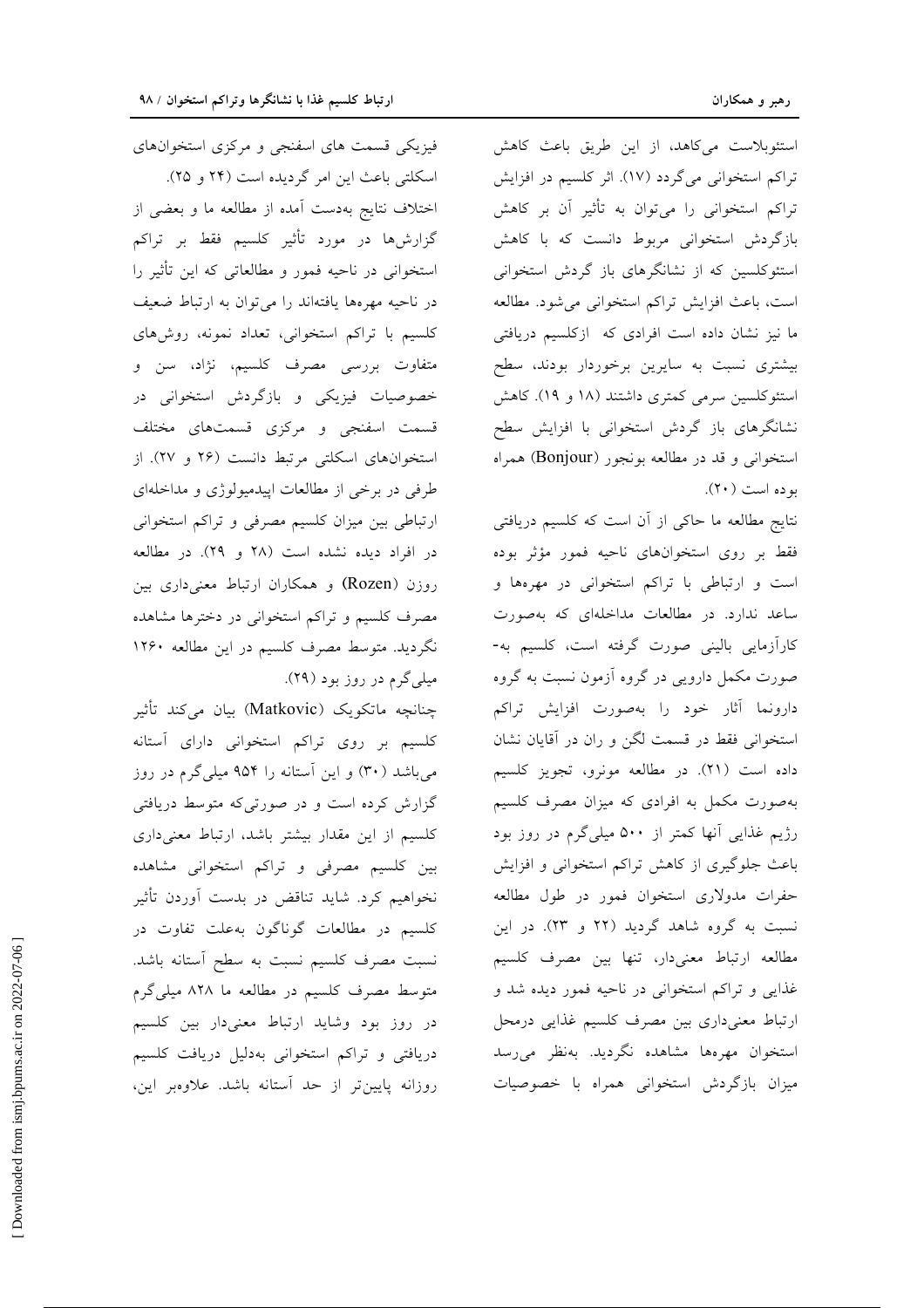اختلافات ژنتیکی در نژادهای مختلف بهخصوص درنوع گیرندههای حساس به کلسیم با ۵ ژنوتیپ مختلف، در میزان تراکم استخوانی غیر وابسته به عوامل محیطی مانند مصرف کلسیم و تفاوتهای فردی در پاسخگویی نسبت به میزان کلیسم مصرفی را نباید از نظر دور داشت (۳۱).

از دلایل دیگر تناقض در نتایج مطالعات گوناگون تفاوت در روش برآورد میزان کلسیم دریافتی میباشد، در برخی مطالعات برآورد مصرف کلسیم جاری از طریق پرسش نامه یاد آمد غذایی میباشد (۱۲). درحالی که پرسشنامه بسامد در مطالعات اپیدمیولوژی نسبت به یاد آمد از استحکام و انسجام بیشتری برخوردار است (۳۲ و ۳۳). درمطالعه ما از یرسشنامه بسامد غذایی به جای یاد آمد استفاده گردیده و مصرف کلسیم را در گذشته و حال در نظر گر فته است.

در مطالعه گذشتهنگر ما ارتباط معنی داری بین CTX بهعنوان يک نشانگر تجزيه استخواني و کلسيم رژيم غذایی مشاهده نگردید. بهنظر میرسد فقط در مطالعات مداخلهگر که کلسیم در دوز بالا و به فرم دارویی تجویز میگردد، کاهش CTX ادراری دیده شده است. گویلماند (Guillemant) در اثر تجویز روزانه ۱۰۰۰ میلیگرم کلسیم به فرم دارو، کاهش معنیداری درمیزان CTX در گروه دارو نسبت به گروه دارونما مشاهده نمود (۳۴). بهنظر میرسد حساسیت پایین CTX به تغییرات کلسیم در دوز

است.

فيزيولوژيک، علت عدم ارتباط معنىدار آن با كلسيم رژيم غذايي در بالغين شركتكننده در مطالعه ما بوده

برخلاف CTX، استئوكلسين بهعنوان يك نشانگر باز گردش استخوانی ارتباط معنی دار معکوس با میزان کلسیم دریافتی از طریق رژیم غذایی در افراد مورد مطالعه ما داشته است. ناكامارا (Nakamura) و همکاران در مطالعه خود به ارتباط معکوس بین تراکم استخوانی و استئوکلسین پی بردند (١٣). در مطالعه هلا (Hla) در افرادي كه از مكمل كلسيم استفاده کردهاند کاهش استئوکلسین نسبت به گروه دارونما مشاهده گردیده است (۳۵). ارتباط معکوس کلسیم با استئوکلسین نشاندهنده این است که کلسیم از باز گردش استخوانی در بدن بالغینی که کلسیم بیشتری مصرف نمودهاند جلوگیری نموده است.

از یافتههای این مطالعه می توان چنین نتیجهگیری کرد که مصرف کلسیم می تواند اثر محافظتکنندگی در برابر بروز پوکی استخوان در بالغین داشته باشد. این نتیجهگیری بهوسیله یافتههای این مطالعه مبتنی بر کاهش باز گردش استخوانی در افرادی که کلسیم بیشتری دریافت کرده بودند تقویت می گردد. با توجه به این که مطالعات مشاهدهای هیچگاه فرضیهای را ثابت نمی کند و فقط مکانیسمهای احتمالی را پیشنهاد می کند، لذا مطالعات مداخلهای با گروههای شاهد، برای تعیین تأثیرات کلسیم رژیم غذایی بر میزان تراکم و نشانگرهای استخوانی پیشنهاد می گردد.

## References:

- 1. Cooper C. Magnitude and impact of osteoporosis and fractures. In: Marcus R, Feldman D, Kelsey J, editors. Osteoporosis. 2nd ed. San Diego: Academic press; 2001: 557-67.
- 2. Marshall D, Johnell O, Wedel H. Metaanalysis of how well measures of bone

mineral density predict occurrence of osteoporotic fracture. BMY 1996; 312: 1254-9.

3. New SA. Nutrition Society Medal Lecture The role of the skeleton in acid base homeostasis. The 2001. Proc Nutr Soc 2002; 61: 151-64.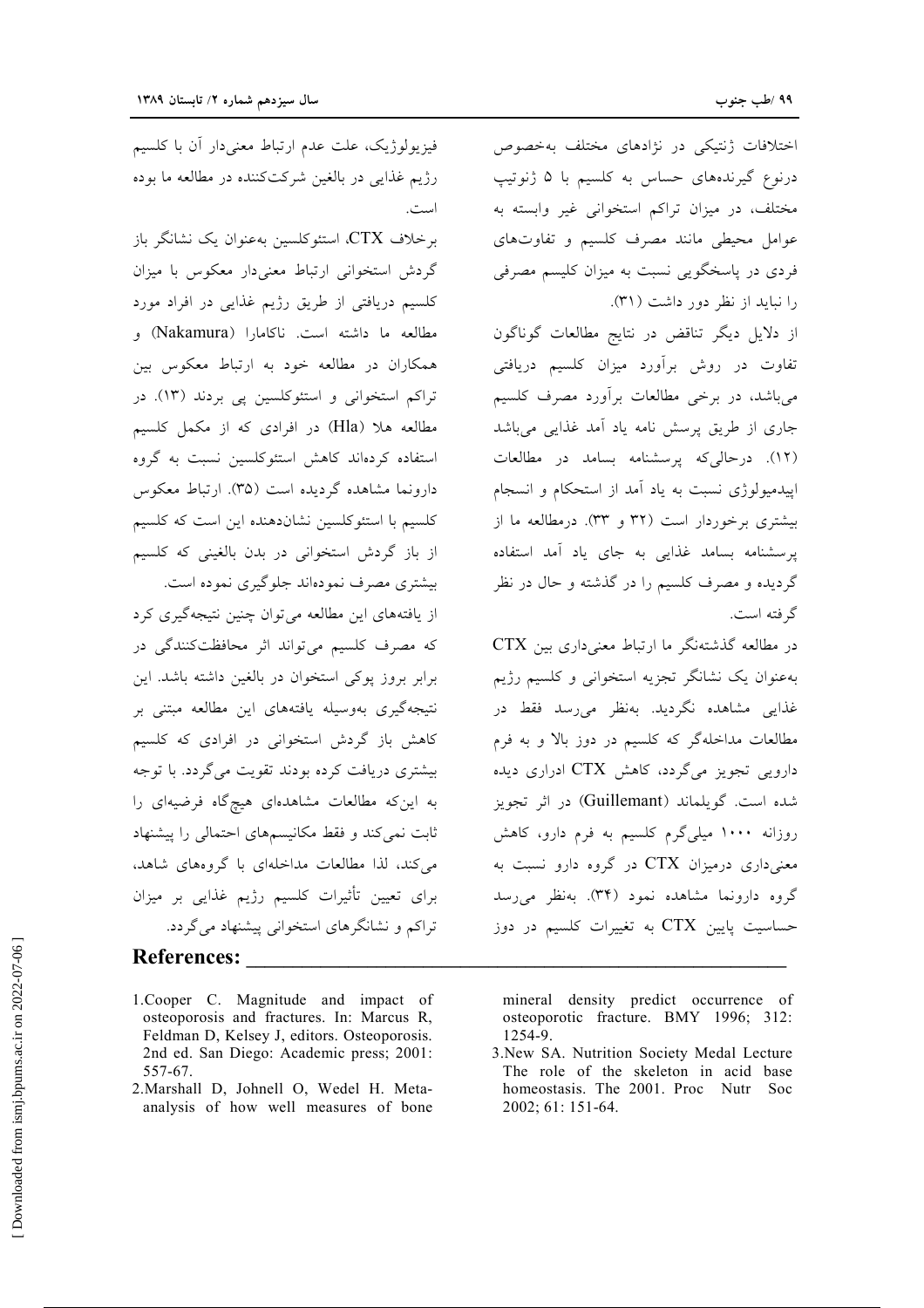- 4.New SA. Impact of food clusters on bone. In: Burckhardt P, Dawson Heaney B, Heaney RP, editors. Nutritional aspects of osteoporosis. 4th ed. San Diego: Academic Press, 2001, 379-97.
- 5.Frassetto L, Todd K, Morris RC jr, et al. Estimation of net endogenous noncarbonic acid production in humans from dietary protein and potassium contents. Am j Clin Nutr 1998; 68: 576-83.
- 6.Anderson JJ, Tylavsky FA, Halioua L, et al. Determinants of peak bone mass in young adult women. A review. Osteoporosis Int 1993; 3: 32-6.
- 7.Heyse SP, Sartori L, Crepaldi G. Epidemiology of osteoporosis. Calcif Tissue Int 1990; 46: 289-93.
- 8.Obrant KJ, Bengner U, Johnell O, et al. Increasing age-adjusted risk of fragility fractures: a sign of increasing osteoporosis in successive generations?. Calcif Tissue Int 1989; 44: 157-67.
- 9.Sowers MR, Galuska DA. Epidemiology of bone mass in premenoposal women. Epidemiol Rev 1993; 15: 374-98.
- 10.Welten DC, Kemper HC, Post GB, et al. A meta-analysis of the effect of calcium intake on bone mass in young and middle aged females and males. J Nutr 1995; 125: 2802-13.
- 11.Hashemipour S, Larijani B, Adibi H, et al. Vitamin D deficiency and causative factors in the population of Tehran. BMC Public Health 2004, 4: 38.
- 12.Suleiman S, Nelson M, Li F, et al. Effect of calcium intake and physical activity level on bone mass and turnover in healthy, white, postmenopausal women. Am J Clin Nutr l997; 66:937-43.
- 13.Nakamura K, Ueno K, Nishiwaki T, Okuda Y, Saito T, Tsuchiya Y, and Yamamoto M. Nutrition, mild hyperparathyroidism, and bone mineral density in young Japanese women. Am J Clin Nutr 2005; 82: 1127–33.
- 14.Ilich JZ , Brownbill RA, Tamborini L. Bone and nutrition in elderly women: protein, energy, and calcium as main determinants of bone mineral density. Eur J Clin Nutr 2003; 57, 554–65.
- 15.Heaney RP. Protein and calcium: antagonists or synergists?. Am J Clin Nutr 2002; 75: 609 –10.
- 16.Storm D, Eslin R, Porter ES, et al. Calcium supplementation prevents seasonal

bone loss and changes in biochemical markers of bone turnover in elderly New England women: a randomized placebocontrolled trial. J Clin Endocrinol Metab 1998; 83: 3817-25.

- 17.Rosen CJ, Donahue LR, Hunter SJ. Insulin-like growth factors and bone: the osteoporosis connection. Proc Soc Exp Biol Med 1994; 206: 83–102.
- 18.Parfitt AM. The two faces of growth: Benefits and risks to bone integrity. Osteoporos Int. 1994; 4: 382–98.
- 19.Johnston CC, Miller JZ, Slemenda CW, et al. Calcium supplementation and increases in bone mineral density in children. N Eng J Med 1992; 327: 82–7.
- 20.Bonjour JP, Carrie AL, Ferrari S, et al. Calcium-enriched Foods and Bone Mass Growth in Prepubertal Girls: A Randomized, Double-blind, Placebocontrolled Trial. J Clin Invest 1997; 99: 1287–94.
- 21.McCabe LD, Martin BR, McCabe GP, et al. Dairy intakes affect bone density in the elderly. Am J Clin Nutr 2004; 80: 1066–74.
- 22.Ganpule A, Yajnik CS, Fall CHD, et al. Bone mass in Indian children--relationships to maternal nutritional status and diet during pregnancy: the Pune Maternal Nutrition Study. J Clin Endocrinol Metab 2006; 91: 2994-3001.
- 23.Cooper C, Fall C, Egger P, et al. Growth in infancy and bone mass in later life. Ann Rheum Dis 1997; 56: 17–21.
- 24.Nelson ME, Fisher EC, Dilmanian M, et al. A 1-y walking program and increased dietary calcium in postmenopausal women: effects on bone14. Am J Clin Nuir 1991; 53: 1304-10.
- 25.Winzenberg T, Oldenburg B, Frendin S, et al. The effect on behavior and bone mineral density of individualized bone mineral density feedback and educational interventions in premenopausal women: a randomized controlled trial. BMC Public Health 2006: 6 12.
- 26.Dawson-Hughes B, Jacques P, Shipp C. Dietary calcium intake and bone loss from the spine in healthy postmenopausal women. Am J Clin Nutr 1996; 46: 685–7.
- 27.Devine A, Criddle RA, Dick IM, et al . A longitudinal study of the effect of sodium and calcium intakes on regional bone density in postmenopausal women. Am J Clin Nutr 1995; 62:740–5.